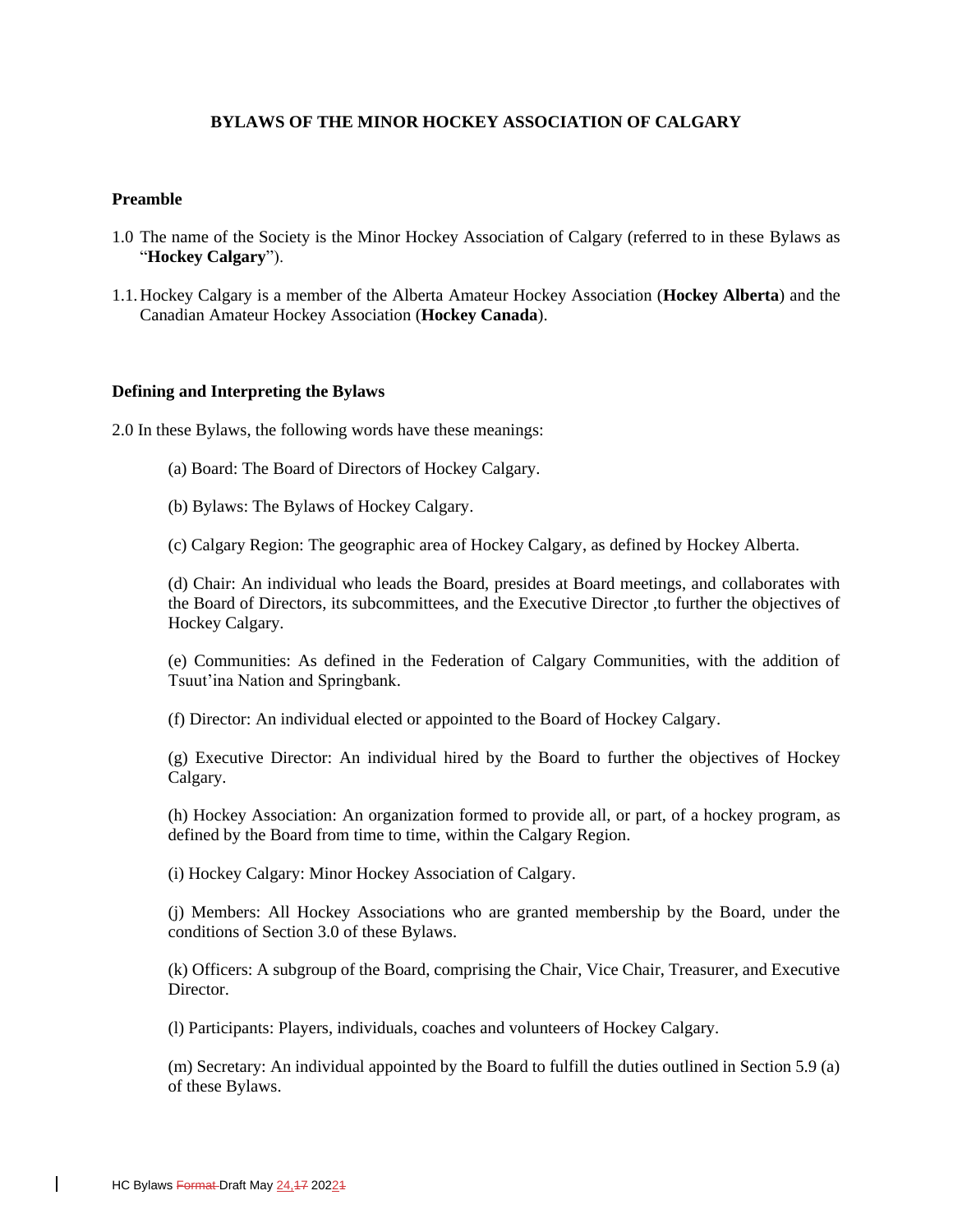(n) Treasurer: An individual of the Board to fulfill the duties outlined in Section 5.9 (b) of these Bylaws.

(o) Vice Chair: An individual who supports the Chair and presides over meetings when the Chair is unavailable.

2.1 The following rules of interpretation must be applied in interpreting these Bylaws

(a) Singular and Plural: Words indicating the singular numbers also include the plural, and vice versa.

(b) Headings are for convenience only. They do not affect the interpretation of the Bylaws.

(c) Liberal interpretation: These Bylaws must be interpreted broadly and generously to ensure the fulfillment by Hockey Calgary of its mandate in the best interests of Hockey Calgary and the Participants of hockey in Calgary.

#### **Membership**

#### 3.0 Membership

## 3.0.1 Becoming a Member

- (a) The Board shall have the sole right to accept or refuse membership in Hockey Calgary.
- (b) A Hockey Association may be considered for membership by the Board by meeting the following conditions:
	- i. Is a registered organization in good standing under relevant legislation;
	- ii. Owes no outstanding membership dues or other debts to Hockey Calgary;
	- iii. Agrees to uphold, and abide by, the Bylaws of Hockey Calgary;
	- iv. Acknowledges that the boundaries of each Hockey Association are determined by the Board and, therefore, any Hockey Association seeking membership must agree to adjust its own internal membership in accordance with any boundary change made by the Board, if affected.

#### 3.0.2 Maintenance of Membership

Membership in Hockey Calgary can only be maintained in accordance with the conditions established by the Board from time to time, including maintenance of those conditions established under Section 3.0.1(b).

#### 3.1 **Member Registry**

Each Member will provide the Board with a mailing address for notice and; if available and requested by the Board, a telephone number and e-mail address, if any. If e-mail addresses are available and provided to the Board, they may be used for the purpose of giving notice pursuant to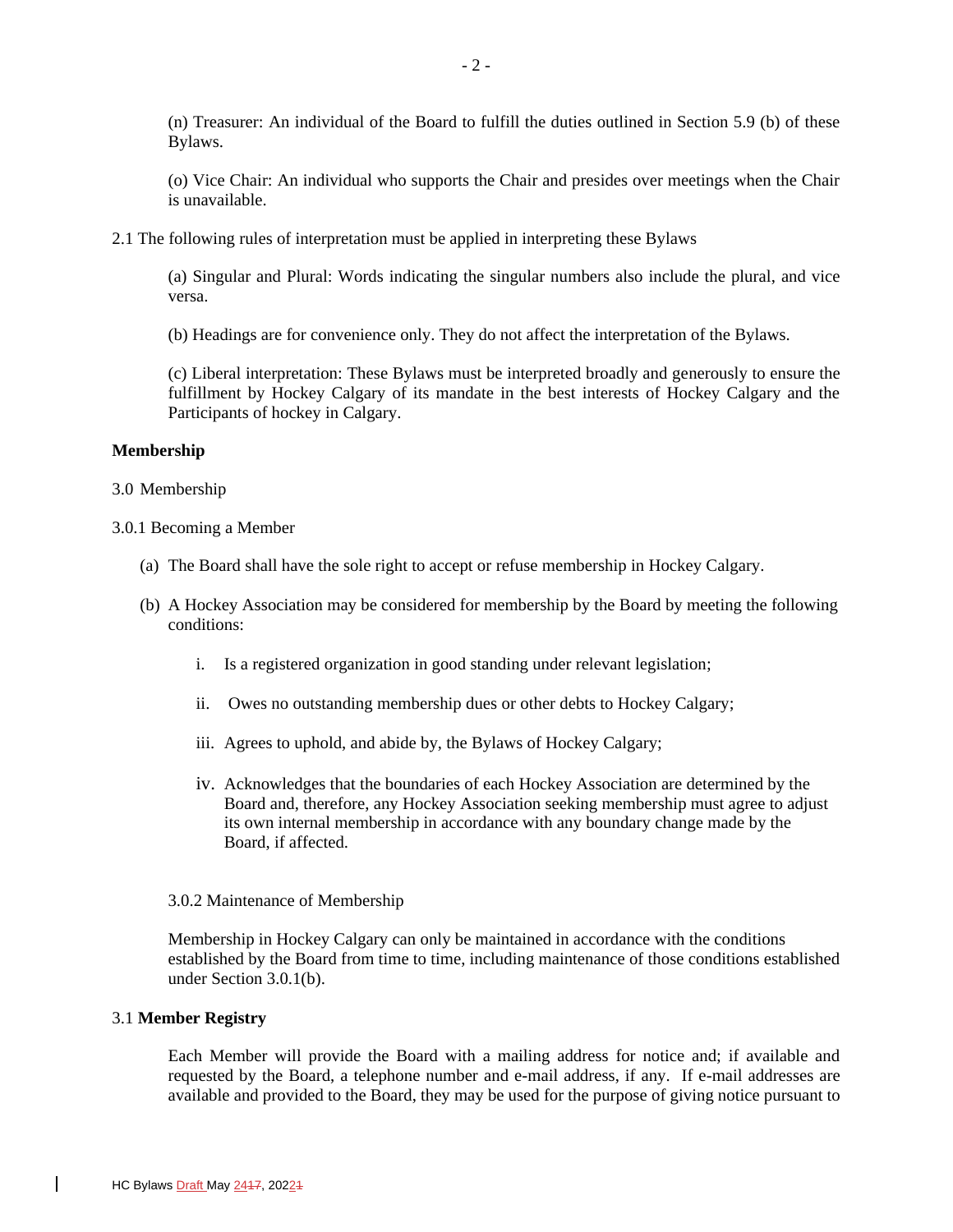these Bylaws. Each Member will be responsible for informing the Board of any change of mailing address, phone number, or e-mail address, and other information as determined by the Board from time to time, that occurs while a Member is in good standing.

#### 3.2 **Membership Fees**

The Board will establish the membership fees, dues and other charges to be paid by Members, and the time and terms for paying such fees, dues and other charges, from time to time.

#### 3.3 **Withdrawal**

Members may resign or withdraw from membership by written notice to the Board. The effective date of resignation or withdrawal will be the date on which the Board receives the notice.

## 3.4 **Expulsion or Suspension**

The Board may expel or suspend, with or without conditions, any Member from membership and/or from participating in Hockey Calgary, by resolution of the Board, passed by a two thirds majority of the votes cast at a properly called Board meeting, if:

- (a) the conduct of the Member is determined by the Board, in their sole discretion, to be improper, unbecoming, or contrary to, the interests or reputation of Hockey Calgary; or
- (b) the Member commits a breach of the Bylaws, policies, rules, or regulations of Hockey Calgary that are in effect from time to time.

#### 3.5 **Liability for Fees**

A Member will remain liable for payment of any dues, fees or amounts levied, or which become payable by it to Hockey Calgary, prior to the effective date of their resignation, withdrawal, expulsion or suspension. Any Member who resigns or is expelled from Hockey Calgary, will forfeit all right, claim and interest arising from, or associated with, membership. Unless specifically approved by the Board, the Member who has been expelled or suspended will not be entitled to a refund of any fees that have been paid up to that time. A Member who resigns or withdraws from membership may be eligible for a partial refund of any dues, fees or amounts paid by the Member. Any such refund will be at the discretion of the Board and will take into account any costs incurred by Hockey Calgary as a result of the resignation or withdrawal.

#### **Meetings of the Membership**

#### 4.0 **Types of Meetings**

(a) The Members of Hockey Calgary will meet at least once every year, either in person or by virtual means. One meeting, referred to in these Bylaws as the "annual general meeting", shall be called between April  $1<sup>st</sup>$  and June  $30<sup>th</sup>$  each year for the purposes of:

- electing or appointing the Directors and Officers of Hockey Calgary;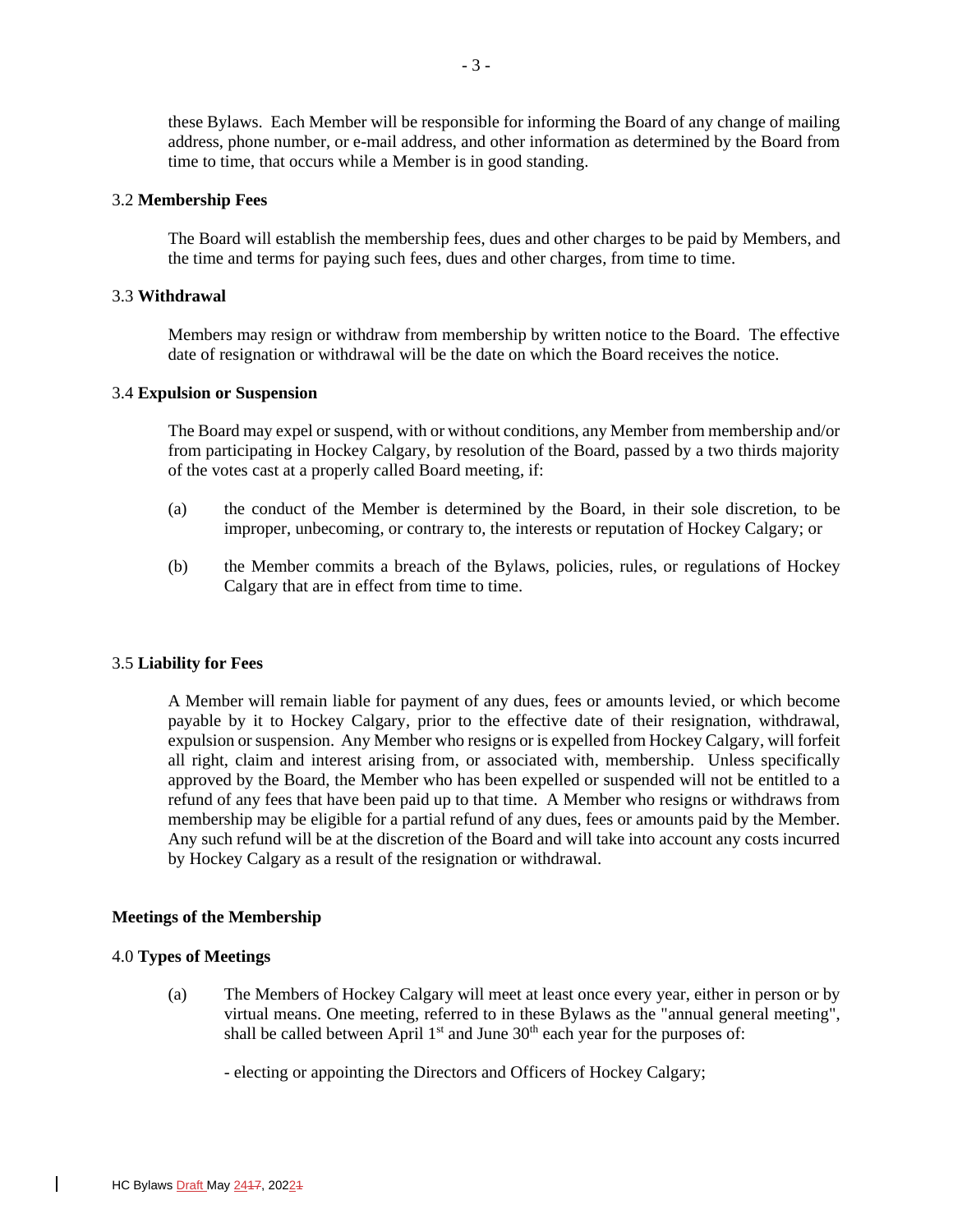- presenting the financial statements and the auditor's report to the members;
- presenting the report of the Board; and
- discussing or deciding any other matters that properly come before the meeting.
- (b) Special meetings may be called at any time, in accordance with Section 4.1 (b) and 4.2 (b).

## 4.1 **Calling Meetings**

- (a) The Chair will call the annual general meeting each year. If the Chair fails to call the annual general meeting, then the Board will call the annual general meeting.
- (b) Special meetings may be called by the Chair, by the Board, or by written request of at least five (5) Members, which request must be addressed to the Chair and must explain the reason(s) for calling such a special meeting.

# 4.2 **Notice of Meetings**

- (a) All annual general meetings require at least twenty-one (21) days' prior notice of the meeting to the Members. Such notice must specify the date, time, manner, and means of the meeting and contain sufficient information for the Members to make informed decisions. For the purposes of giving notice to a Member, the last information in the member registry of Hockey Calgary must be the address to which notice must be sent. If notice is sent by mail, or digital means, it must be considered received as of the day it was sent.
- (b) Once a special meeting has been properly called, in accordance with 4.1 (b), the Chair, or in their stead, the Board, will give notice of the special meeting using the procedure and following the requirements set out in Section 4.2 (a).

### 4.3 **Errors in Notice of Meetings**

No error or omission in giving notice of any meeting or any adjourned meeting of Members, whether annual or special, will invalidate such a meeting or make void any proceedings or decisions made by the Members at such a meeting; unless such error or omission was caused by the wilful or grossly negligent conduct of the Board, Officers, or, Members who prepared the notice. A Member may at any time waive notice of a meeting by consent, or by participation in the meeting.

### 4.4. **Quorum**

Quorum for all annual general meetings and any special meetings of Members will be 25%.

# 4.5 **Participation in Meetings**

Except for matters of business properly brought before the meeting by the Board, only Members or Member delegates' will be permitted to make motions, speak to motions, or second motions from the floor at meetings of the Members.

### 4.6 **Chair of Member's Meetings**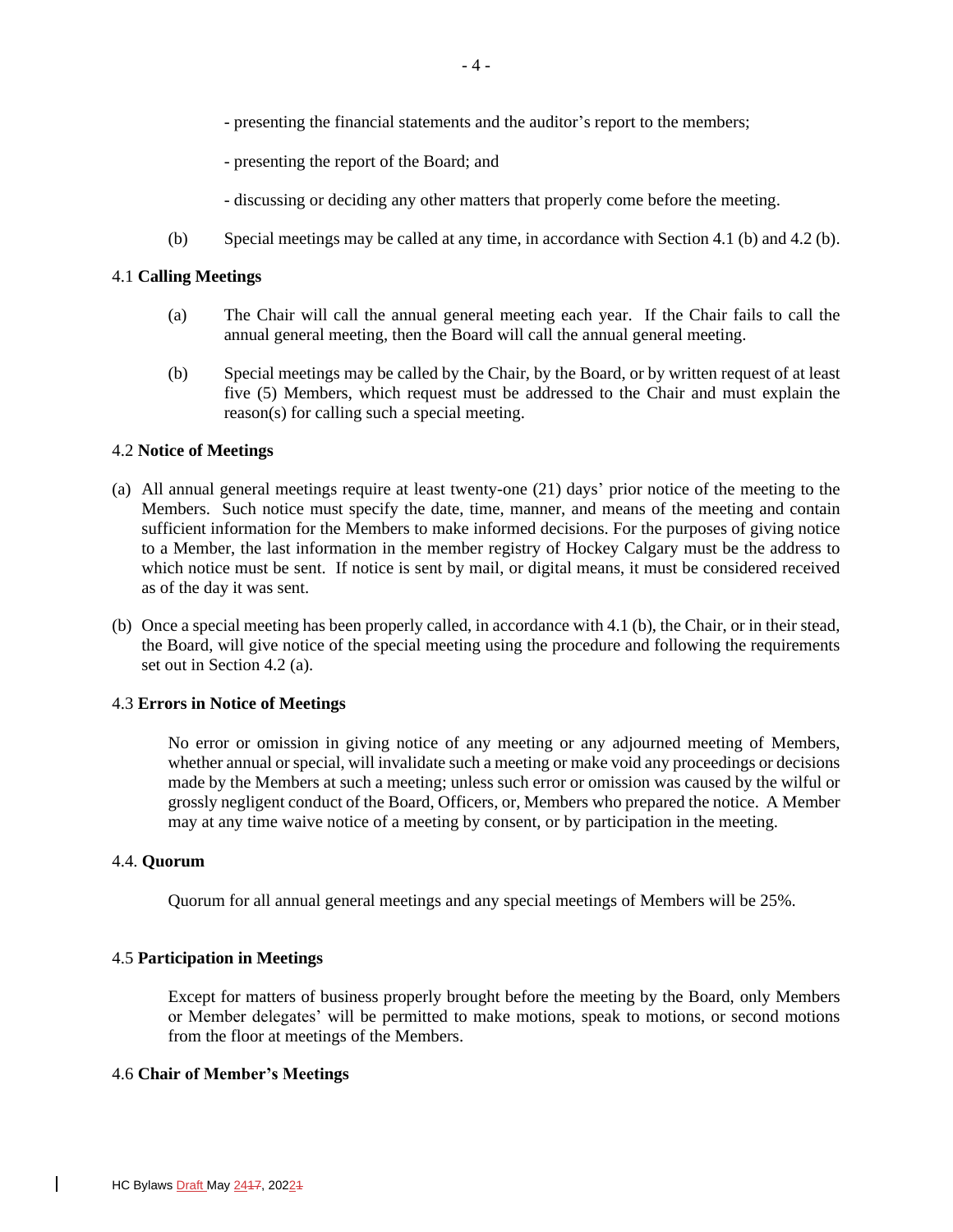The Chair will act as chair of all meetings of the Members, and in the absence of the Chair, the Vice-Chair, and in the absence of both the Chair and the Vice-Chair, then any other Director may sit as chair with the consent of the majority of the Members present and entitled to vote.

#### **4.7 Decisions of Members**

- (a) The Members may consider and vote on any matters that properly come before them at any meeting of Members.
- (b) Most of the business to be decided by the Members at any meeting of the Members is ordinary business and is to be decided by voting. Ordinary business will be passed by a simple majority (50% plus 1) of votes cast at a meeting of Members
- (c) Special resolutions will be passed by a three quarters majority (75%) of votes cast at a meeting of Members, and are required for the following matters;
	- changes to the objects of Hockey Calgary;
	- modifications of the Bylaws;
	- borrowing of money, and/or
	- dissolution or amalgamation of the society.

### 4.8 **Voting Rights of Members**

(a) Voting will be a show of hands unless the chair of the meeting determines that it is appropriate to use secret ballots, or if any of the Members present request that the vote be by secret ballot, in which case the vote will be conducted by secret ballot.

(b) Members in good standing will have one vote for each team they have registered with Hockey Calgary during the most recent hockey season. The number of votes held by each Member will be determined by the Board in advance of the notice of meeting being delivered, and, shall be included in the notice of meeting.

(c) All votes of each Member will be cast by a single delegate, and Tthe name of that delegatethe Member's delegate will be provided to the Chair, in writing as authorized by the Member, no later than the day of the meeting and prior to the meeting being called to order by the Chair.

(d) All votes cast by a particular Member will be cast by that Member's delegate, and all votes must be cast in the same way, whether for, against, or abstain.

 $(d$ e)The chair of the meeting will not be authorized by any Member to vote on their behalf and will not vote unless there is a tie, in which case the chair will be entitled to cast a deciding vote.

## **Board of Directors**

### 5.0 **Directors and Officers**

The following will apply to the election, appointment, and removal of the Board, Directors and Officers: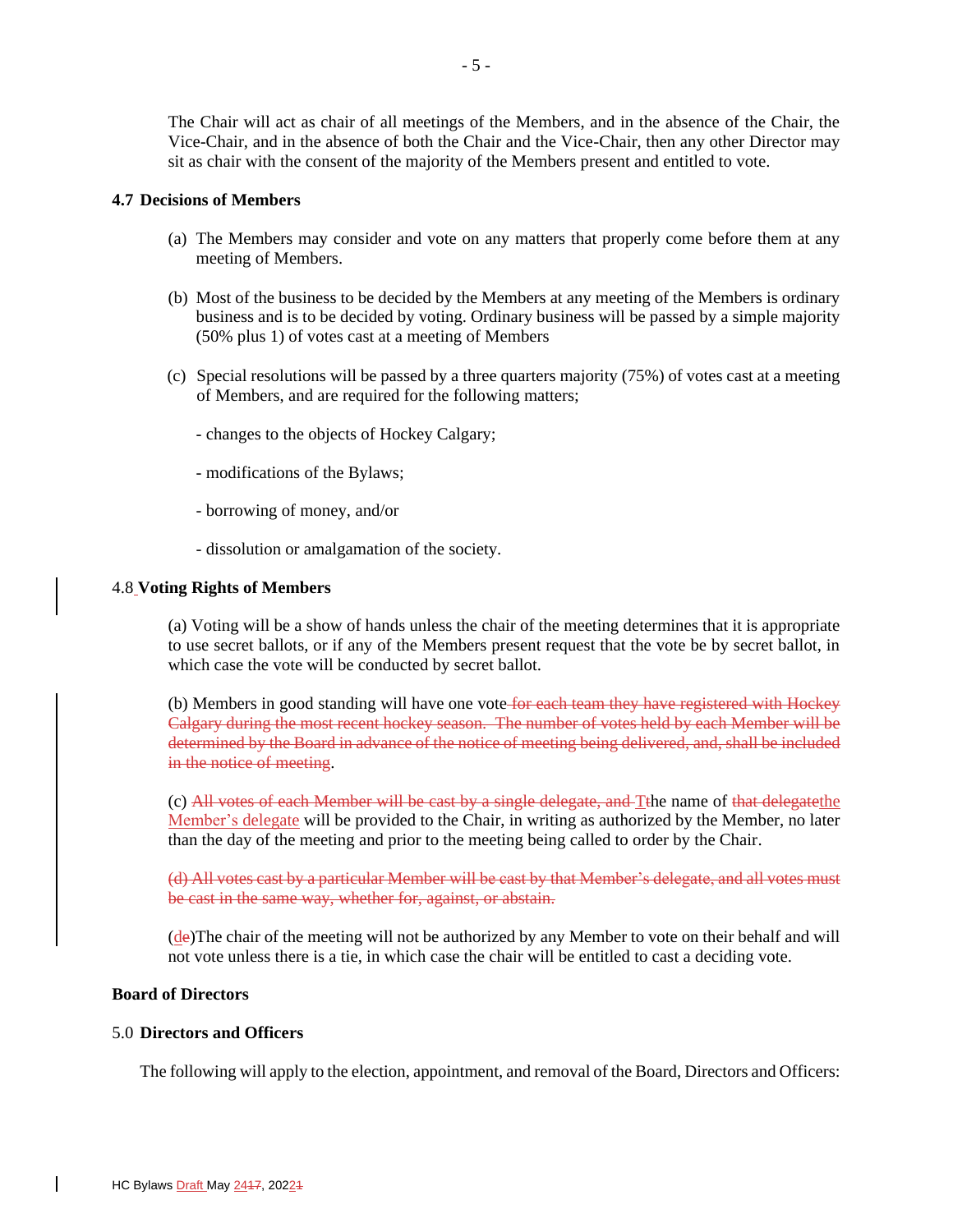- (a) The Board will consist of the Past Chair, the Chair, the Vice-Chair, the Treasurer, the Executive Director, the Vice-Chair of the operations committee and not less than five (5) but no greater than eight (8) Directors at large.
- (b) The Past Chair (if available) and the Vice-Chair of the operations committee are appointed to the Board.
- (c) The Chair will be elected by a majority vote for the term of two (2) years and the Vice-Chair and the Treasurer will be elected by a majority vote at the annual general meeting for a term of one (1) year. These Directors, together with the Executive Director, will be known as the Officers of Hockey Calgary.
- (d) To be nominated for the position of Chair, the individual must have been a Director or Officer for at least one term prior to the proposed election or appointment, unless there is no one willing to stand for election with those qualifications.
- (e) During even numbered years, up to four (4) Directors at large will be elected by a majority vote at the annual general meeting for a two (2) year term. During odd numbered years, up to four (4) Directors at large will be elected by a majority vote at the annual general meeting for a two (2) year term. Directors at large must have the following qualifications:
	- i. Must have an interest in the sport of hockey;
	- ii. Must have no known conflict of interest;
	- iii. May have a child or dependent playing hockey;
	- iv. Must have a skill or area of expertise that will assist the Board in managing the affairs of Hockey Calgary.
- (f) Any vacancy created by a Director at Large ceasing to be a Director for any reason may be filled by appointment made by the remaining Directors to serve until the next annual general meeting. At the next annual general meeting, the appointed Director will be put forward for election to complete the remaining term of the vacated position.
- (g) The Board will appoint a governance and nominations committee, which will be charged with the task of preparing a slate of Directors and Officers, with their qualifications, to accompany the notice of the annual general meeting each year. If there are more candidates seeking positions than there are positions available, the governance and nominations committee will not prepare a slate of Directors and Officers, but will prepare a list of those seeking election, which will accompany the notice of meeting.
- (h) The nomination of an individual to the position of Director or Officer may be submitted by any Member in good standing, any Board member, or the governance and nominations committee. Each nomination is subject to the provisions of subsections  $5.0$  (d), (e), and (j), and must be delivered to the office of Hockey Calgary by midnight on the  $10<sup>th</sup>$  day preceding the annual general meeting. All such nominations must be accompanied by the consent of the nominee.
- (i) If there are no nominees other than the slate provided by the governance and nominations committee, the slate will be declared appointed at the annual general meeting.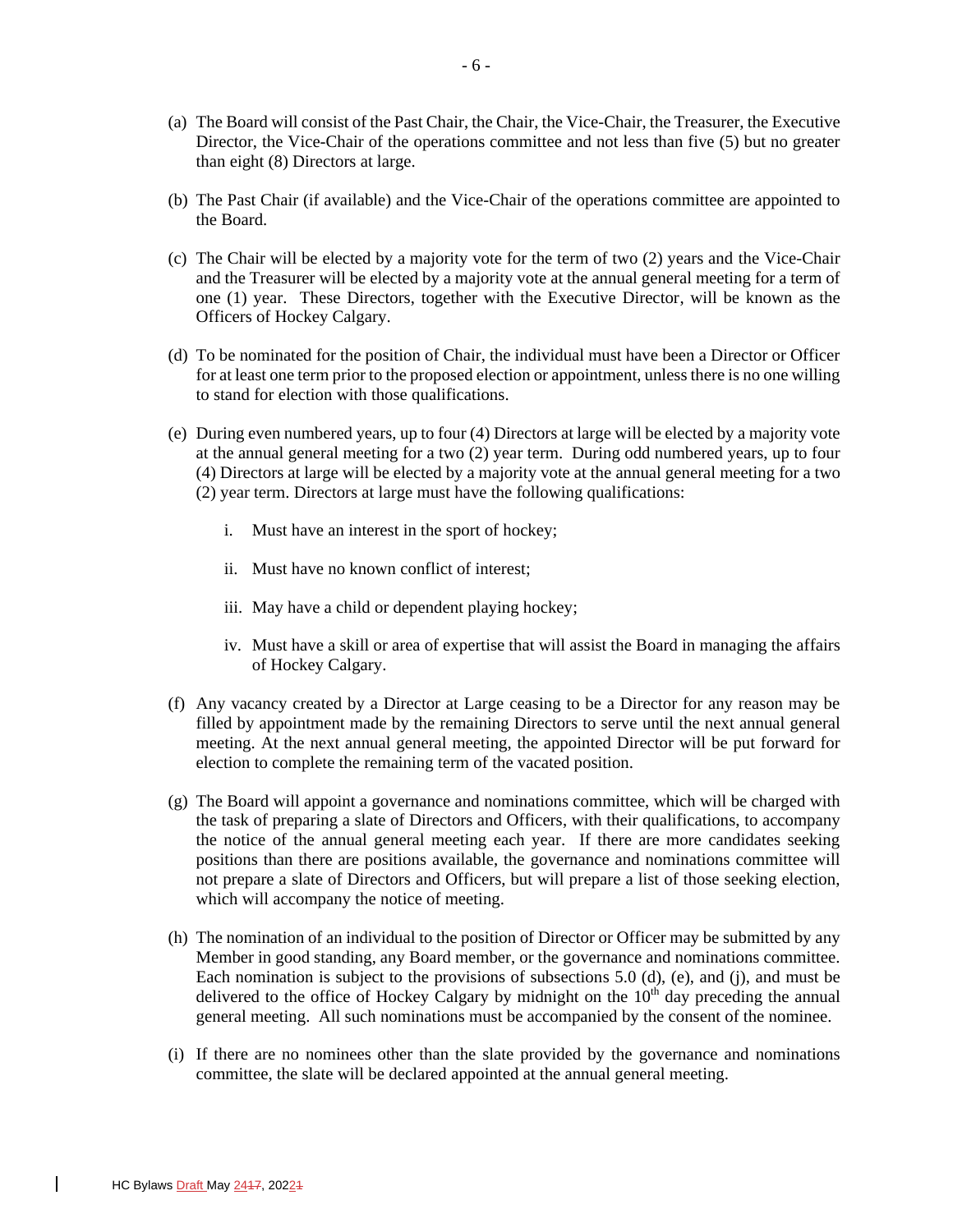- (j) Directors and Officers elected or appointed pursuant to these Bylaws will take office commencing at the conclusion of the meeting at which time they are elected or appointed, and the prior Directors and Officers will cease to hold office at that same time.
- (k) The Members may, by resolution passed by a majority of votes cast at a special meeting of the Members duly called for that purpose, in accordance with subsection 4.1 (b), remove any Director before the expiry of his or her term of office and may, by a majority of votes cast at the same meeting, elect any qualified individual to serve the remainder of the term of the Director so removed.
- (l) The Board may remove a Director for failing to carry out their duties, for lack of compliance with the Bylaws, rules, regulations, and, policies of Hockey Calgary, for conduct that, in the sole opinion of the Board, reflects poorly on the Board or Hockey Calgary, or for other reasons as determined by the Board. A Director, who fails to attend two consecutive Board meetings without reasonable cause, as determined by the Board, may be considered to have failed to carry out their duties.

# **5.1 Conflict of Interest**

- (a) A Director will disclose to the other Directors, in writing or by requesting to have it entered in the minutes of a meeting or the resolutions of the Directors, the nature and extent of any interest that the Director has in a material contract or material transaction, whether made or proposed, with Hockey Calgary if the Director:
	- i. is a party to the contract or transaction;
	- ii. is a director or officer or an individual acting in a similar capacity of a party to the contract or transaction; or
	- iii. has a direct or indirect material interest in a party to the contract or transaction.
- (b) The disclosure required by subsection 5.1 (a) will be made:
	- i. at the meeting at which a proposed contract or transaction is first considered;
	- ii. if the Director was not, at the time of the meeting referred to in subsection  $5.1(b)(i)$ , interested in the proposed contract or transaction, at the first meeting after the Director becomes so interested;
	- iii. if the Director becomes interested after a contract or transaction is made, at the first meeting after the individual becomes so interested; or
	- iv. if an individual who is interested in a contract or transaction later becomes a Director, at the first meeting after the individual becomes a Director.
- (c) If a material contract or material transaction, whether entered into or proposed, is one that, in the ordinary course of Hockey Calgary activities, would not require approval by the Board, a Director will immediately, after they become aware of the contract or transaction, disclose in writing to the Board, or request to have entered in the minutes of a meeting or the written resolutions of the Board, the nature and extent of their interest.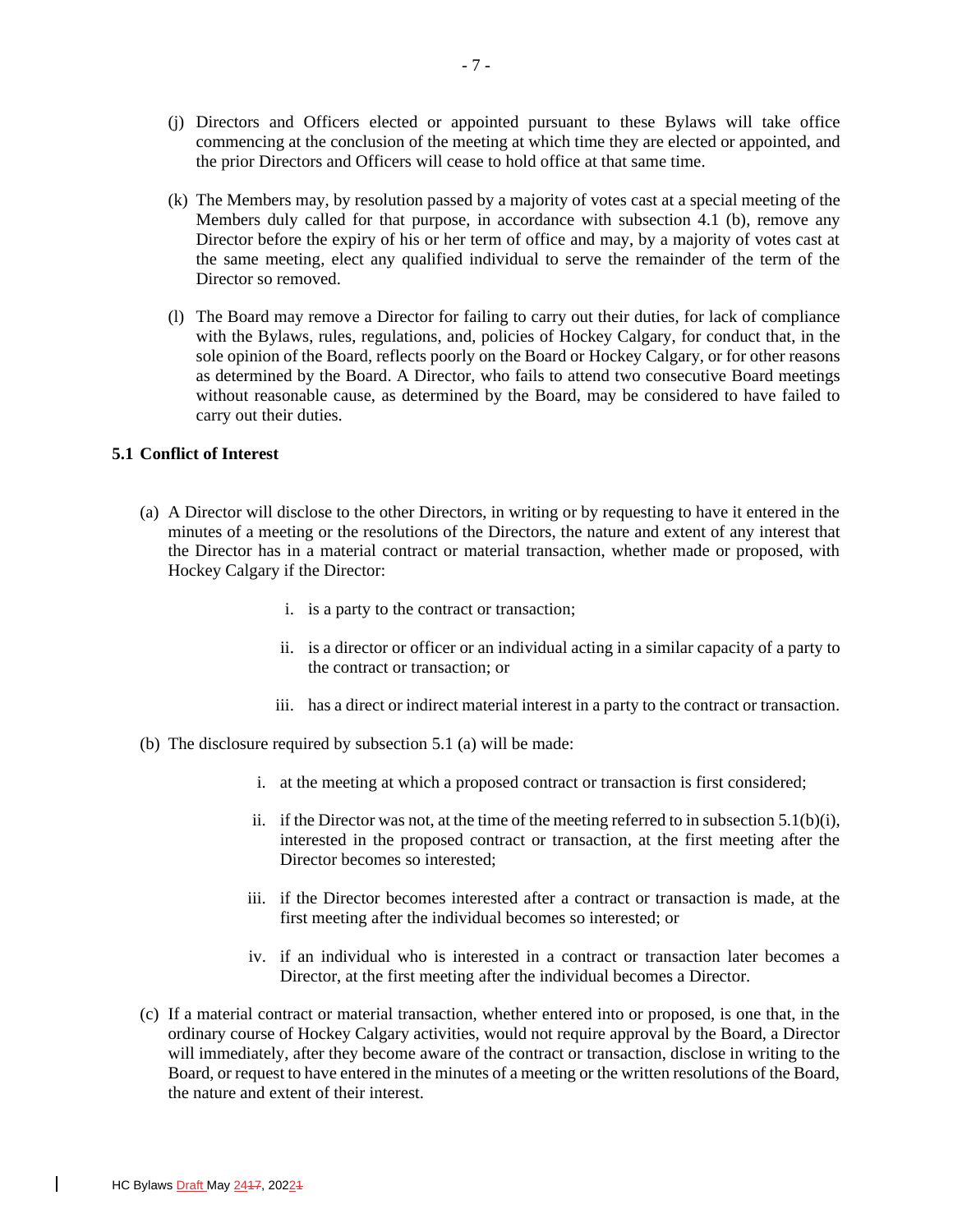- (d) A Director required to disclose under subsection 5.1(a)
	- i. will not vote on any resolution to approve the contract or transaction unless the contract or transaction is for an indemnity or insurance to reasonably protect the Director; and
	- ii. will not attempt to influence the outcome of the vote on any resolution to approve the contract or transaction.
- (e) Even if the requirements of this section 5.1 are not met, a Director, acting honestly and in good faith, is not accountable to Hockey Calgary for any profit realized from the contract or transaction for which disclosure is required, and the contract or transaction is not invalid by reason of the interest of the Director in the contract or transaction, if:
	- i. the contract or transaction is approved by the Members by ordinary (or special) resolutions at the next annual general meeting; and
	- ii. the contract and transaction was reasonable, fair and in the best interests of Hockey Calgary when it was approved or confirmed by Members.
- (f) Any Director will fully disclose any other conflict of interest and will not be eligible to vote on any resolution of the Board that is related to such conflict of interest. For the purposes of section 5.1, the Officers of the Board may determine whether a conflict of interest exists, and if the matter involves a conflict for the Chair, then the matter may be determined by the Officers of the Board (excepting the Chair) or a majority vote of the remaining Directors.

# **5.2 Board Meetings**

Meetings of the Board may be held at any time upon five (5) days' prior notice of the meeting. Meetings may be called by the Chair on the Chair's initiative or at the written request of any three (3) Directors. All decisions of the Board will be made by resolution passed by a majority of those present and voting at a meeting of the Board.

### **5.3 Chair of the Meetings**

The Chair will, when present, act as meeting chair at all meetings of the Board. In the absence of the Chair, the Vice-Chair will act as meeting chair, and, in the absence of both the Chair and the Vice-Chair, a meeting chair may be selected by a majority of those Directors present.

### **5.4 Quorum**

Quorum for any meeting of the Board will be a majority of Directors.

### **5.5 Participation by Telephone or other Virtual Means**

- (a) The Board may meet either in person or by virtual means.
- (b) A Director, who is not physically present at a meeting of the Board, may participate in the meeting by virtual means including, but not limited to, telephone, teleconference, or video conference.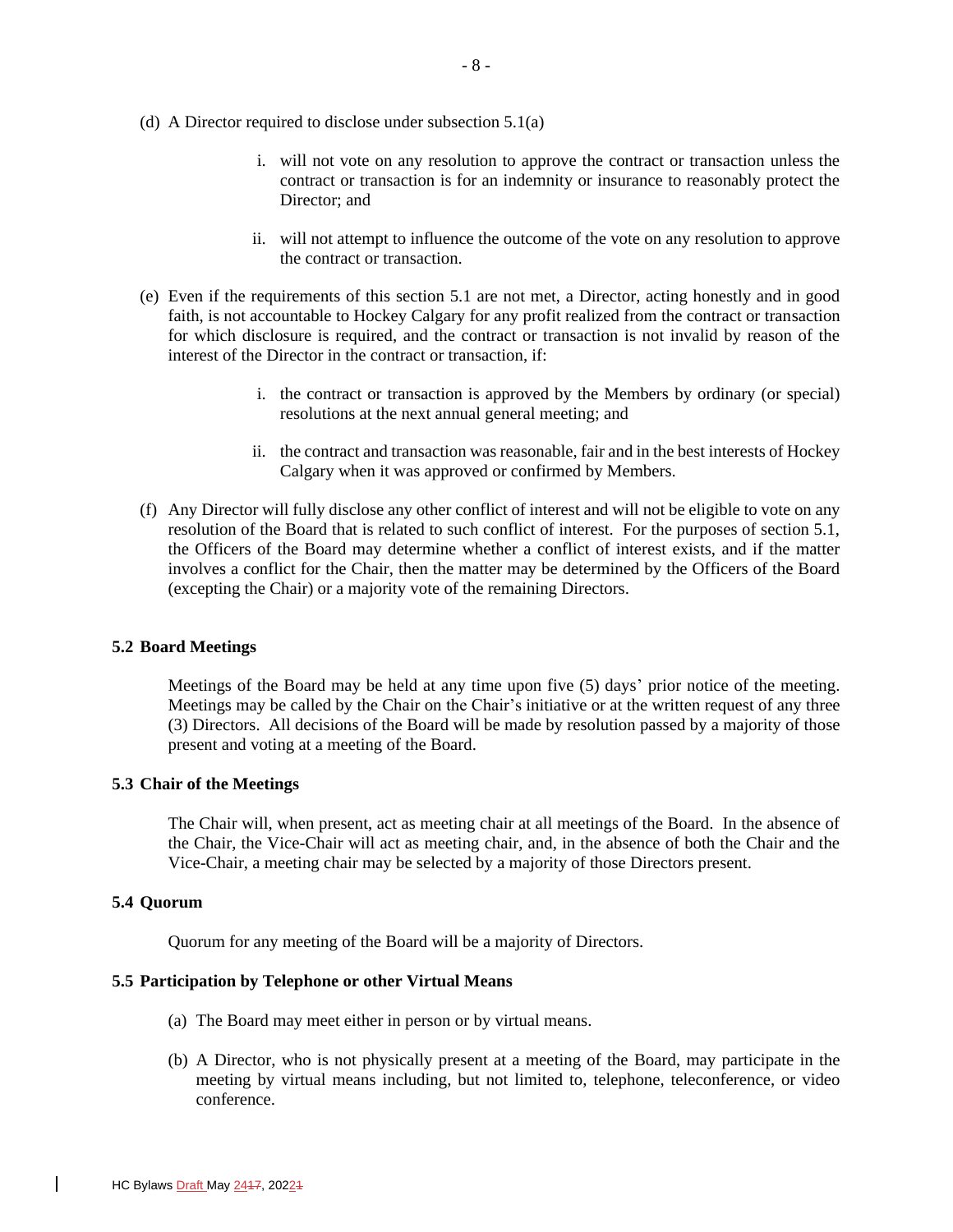## **5.6 Written Resolution in Lieu of Meeting**

A resolution of the Board, agreed to in writing by all of the Directors in lieu of a meeting, will be as valid as if the resolution were passed at a duly called meeting of the Board.

### **5.7 Authority of the Board**

The Board shall manage or supervise the management of the business and affairs of Hockey Calgary. Without in any way limiting the authority of the Board, or their ability to delegate that authority, the Board has the following:

- (a) the power to impose and enforce penalties for violation of the Bylaws, rules, regulations, and policies of Hockey Calgary from time to time;
- (b) the power to determine boundaries of Members;
- (c) the power to interpret, define, explain, and apply, in their sole discretion, all provisions of the Bylaws, rules, regulations, and, policies of Hockey Calgary from time to time; and the power to make decisions, also in their sole discretion, binding upon Hockey Calgary and its Members, in the best interests of Hockey Calgary as and when required;
- (d) the responsibility to represent Hockey Calgary at meetings of Hockey Alberta and Hockey Canada.

### **5.8 Delegation of Authority**

The Board may delegate any part of their authority to a committee of Directors, a council (including councils comprised, in whole or in part, of individuals who are not Directors, for which the Board has created terms of reference or a mandate) or individuals (including the Executive Director) except its authority to:

- (a) borrow money;
- (b) expel or suspend a Member; or
- (c) fill a vacancy on the Board.

Committees and councils which the Board may choose to create include the Operations Committee, Elite Council, Girls Hockey Council, Rec Hockey Council and other such committees or councils as deemed appropriate to the Board. All such committees and councils may be ad hoc, temporary, or standing committees or councils, intended to operate each year. The Board, in their sole discretion, will establish and amend from time to time the terms of reference for each committee and council, and, may dissolve or merge any committees or councils they create.

## **5.9 Additional Board Member Duties**

**(a)** Secretary's Duties

The Board will appoint an individual to act as Secretary to: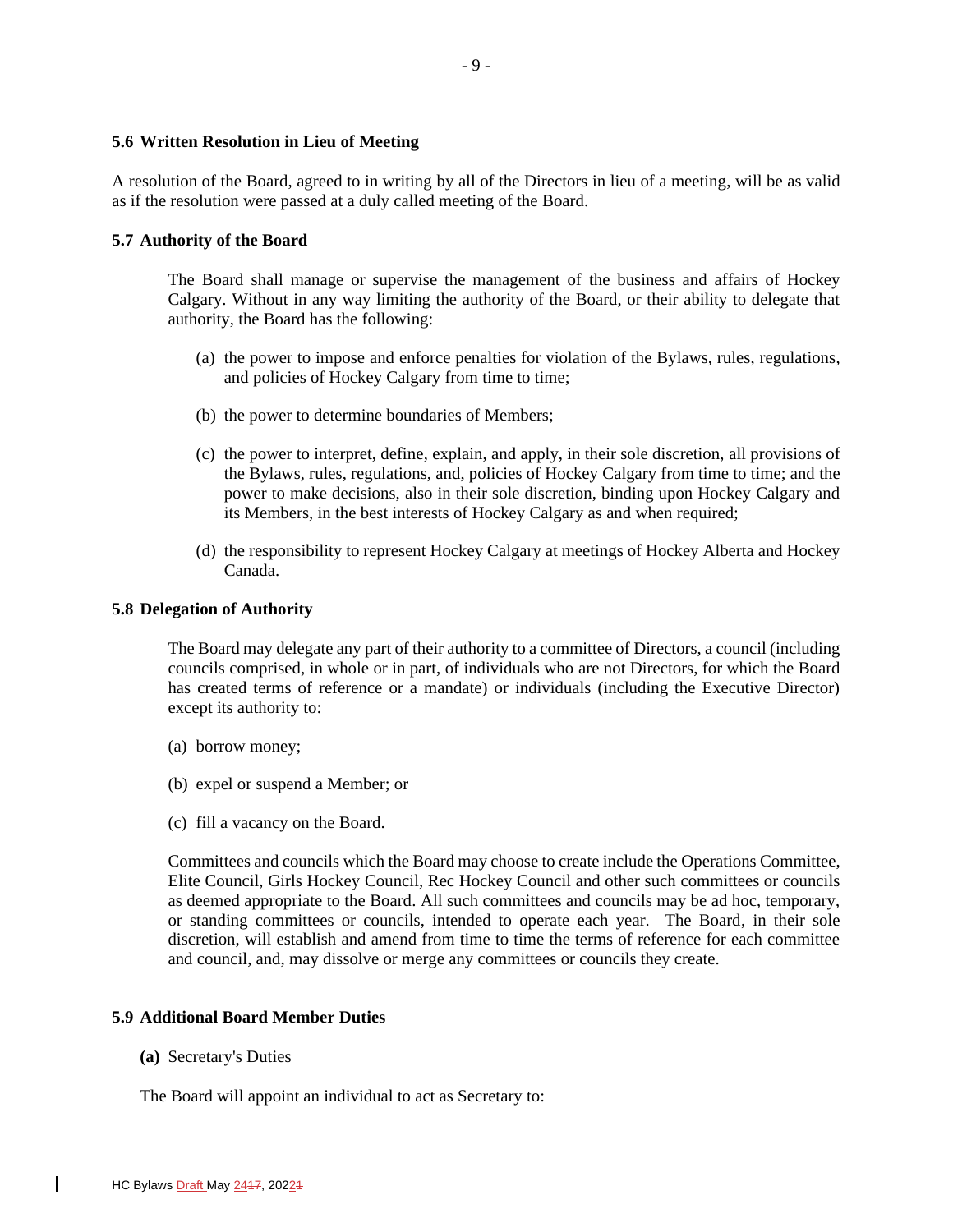- i. take, and keep, accurate minutes of meetings of the Members and the Board;
- ii. maintain the Member registry;
- iii. send all notices of meetings unless otherwise directed by the Chair or the Board; and
- iv. have such other duties as may from time to time be delegated by the Board.
- **(b)** Treasurer's Duties

The Treasurer will:

- i. be responsible for seeing that proper financial records and statements of all Hockey Calgary accounts and transactions are maintained;
- ii. ensure that the financial statements of Hockey Calgary are audited by a duly qualified independent accountant or accounting firm on an annual basis and presented to the Members at the annual general meeting or as soon thereafter as is practical; and.
- iii. have such other duties as may from time to time be delegated by the Board.

## **5.10 Remuneration**

Unless otherwise authorized by resolution at any meeting of Members, no Officer (other than the Executive Director) or Director will receive any remuneration for their services. With approval of the Board, any Director or Officer will be reimbursed for any reasonable out-of-pocket costs incurred by them in carrying out their authorized duties.

# **5.11 Liability**

- (a) Every Director or Officer of Hockey Calgary, in exercising the Director's or Officer's powers and discharging the Director's and Officer's duties shall:
	- i. Act honestly and in good faith with a view to the best interest of Hockey Calgary, and;
	- ii. Exercise the care, diligence, and skill that a reasonably prudent person would exercise in comparable circumstances.
- (b) Directors and Officers assume their positions on the condition that the Director or Officer, their executors, administrators and assigns will be indemnified and reimbursed for any monetary loss, including legal fees and costs, incurred by them as a result of any action, suit or proceeding brought, commenced or prosecuted against a Director or Officer in respect to the execution of their duties and obligations as Directors or Officers unless such loss is caused by the gross negligence, wilful act, or breach of fiduciary duty by the Director or Officer.

# **Finance and Other Matters**

### 6.0 **Corporate Seal**

Hockey Calgary shall not adopt a corporate seal for the Society.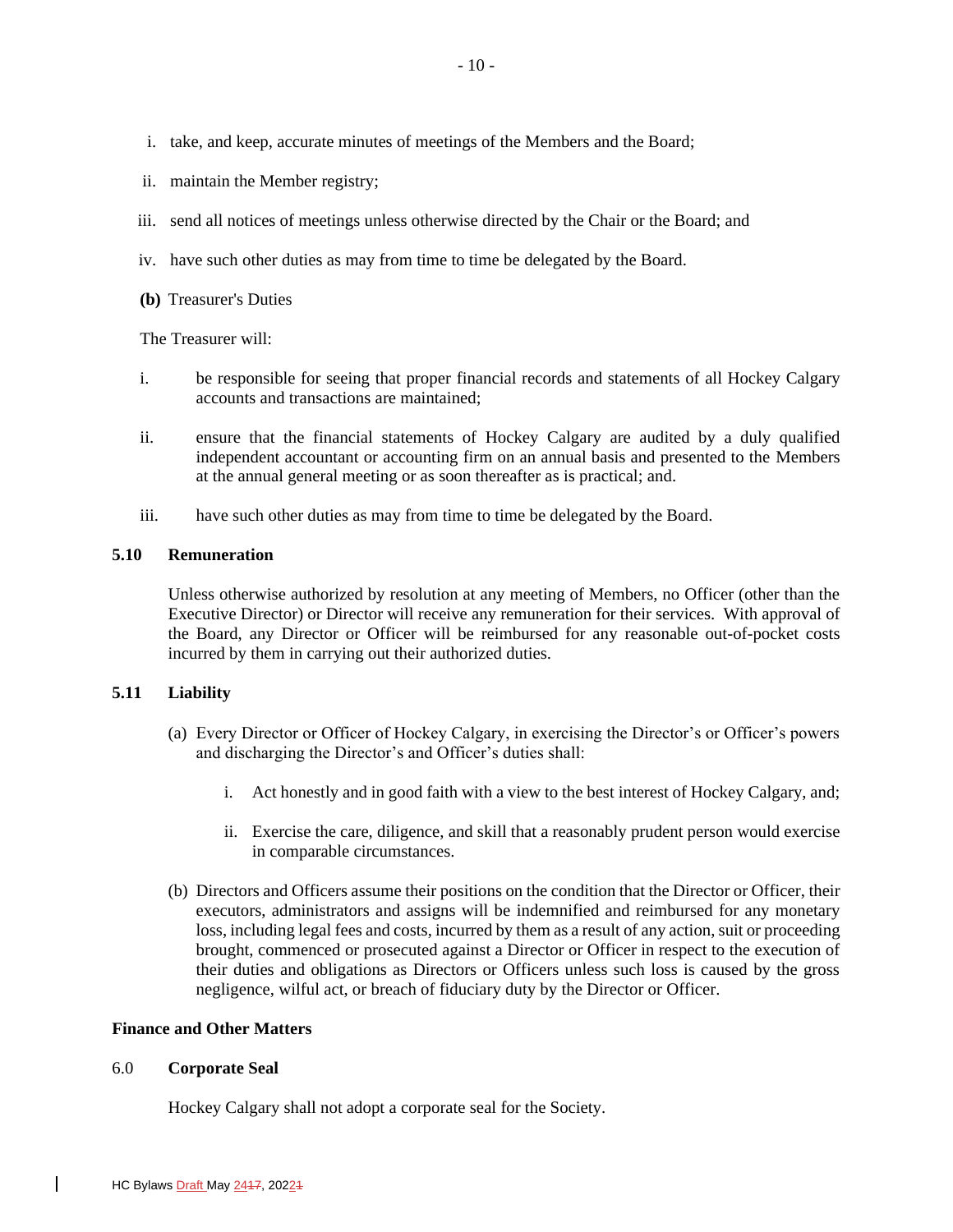### 6.1 **Inspection of Financial Records and Statements**

The financial records and statements of Hockey Calgary may be inspected by any Member of Hockey Calgary upon notice or request to the office of Hockey Calgary, during office hours. The Board will, at all times, have reasonable access to the financial records and statements of Hockey Calgary maintained by the Secretary or Treasurer.

# **6.2 Signing Authority**

The Board will establish signing authority to execute all agreements, documents and other instruments, on behalf of Hockey Calgary.

# 6.3 **Fiscal Year**

The fiscal year end of Hockey Calgary will be determined by resolution of the Members from time to time.

# 6.4 **Borrowing**

The Board may cause Hockey Calgary to borrow money as follows:

- (a) For the purpose of meeting the operating expenses of Hockey Calgary or the expenses of running the various competitions sanctioned by Hockey Calgary when in the opinion of the Board, other resources of Hockey Calgary are insufficient or cannot be made readily available for such purposes.
- (b) For any purpose of Hockey Calgary, as decided at an annual general meeting or special meeting, on the recommendation of the Board and with the approval of Members, given by at least 75% of the votes cast in favour of the borrowing resolution presented at the meeting.
- (c) For the purposes of providing any honorarium, upon majority vote of the Members, at an annual general meeting.

### **Amendments**

- 7.0 These Bylaws may be amended at any time by the Board, subject to ratification of the amendment by special resolution of the Members, no later than the next annual general meeting or special meeting of Members and subsequent registration of any amendment with the Registrar of Corporations. Any amendments will have full force and effect at the time the amended Bylaws have been registered with the Registrar of Corporations.
- 7.1 The Board may, from time to time, make and amend such rules and regulations as they consider appropriate for the governance or regulation of the activities of Hockey Calgary, its Members, or any of its Participants. All rules and regulations and subsequent amendments thereto will have effect from the time they are approved by the Board but must be approved by the Members at the next meeting of the Members by a simple majority (50% plus 1) of votes, or such amendments will cease to be in effect until subsequently approved by the Members.
- 7.2 Members in good standing may propose amendments to be considered by the Board. The Board may approve the amendment or may submit the amendment directly to the Members at the next